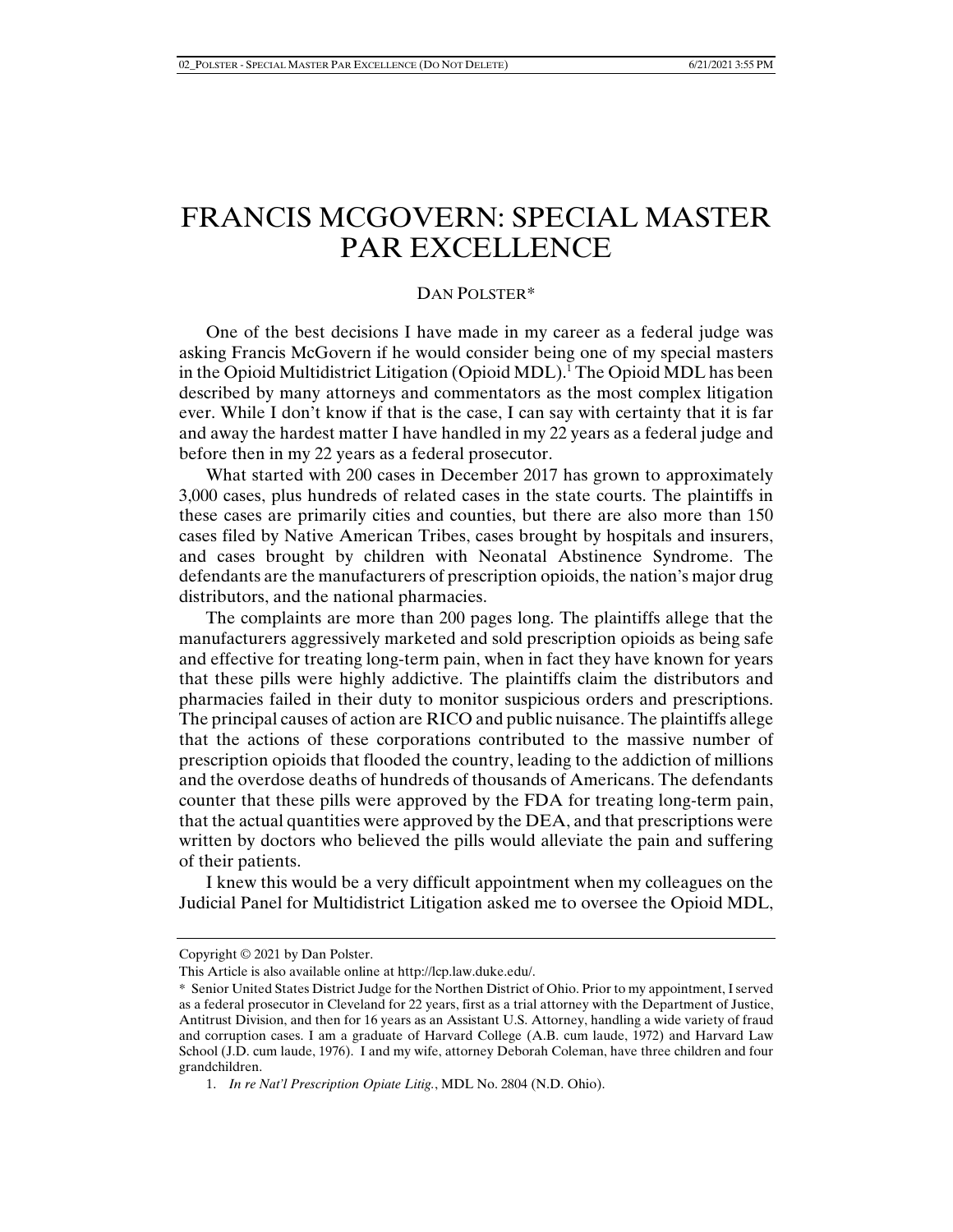but after a few months I realized how daunting a task I had. These were cutting edge legal theories that had not been tested before. There had never before been a large number of such cases brought by cities and counties, and there are more than 20,000 cities and counties in the country, each of which could potentially file a lawsuit. Plus, the State Attorneys General (AGs) were conducting a nationwide investigation, and individual AGs were beginning to file similar cases in state court.

Unlike many lawsuits, the cases in the Opioid MDL concern ongoing events and harms. When the cases before me were filed in 2017 and 2018, we were still in the middle of the crisis, and the cycle of addiction and death was continuing to escalate.

I voiced to the attorneys and parties at the very outset of the MDL that I didn't believe it was possible for plaintiffs, defendants, or the courts to try hundreds of these cases and that we all needed to work together to resolve the cases and to turn the curve of addiction and death downward. However, it soon became apparent that there needed to be an active litigation track in parallel with the settlement track. There were a number of potentially dispositive motions to dismiss that defendants wanted to file and have me decide. Further, I determined it was unlikely that there would be serious settlement discussions until the parties had engaged in discovery in a concrete case that was set for trial.

I also realized how complicated the settlement track would be, and that I needed someone very special to assist me. I sensed that Francis McGovern was the right person.

Francis became my right-hand man for two years. Hardly a day passed that I didn't communicate with Francis in person, on the phone, or via email. Francis was indefatigable, crisscrossing the country sometimes multiple times in a single week. I typically emailed Francis when I wanted to speak to him, as I never knew what time zone he was in.

I had come to know Francis over the years, but not intimately, as I had never worked closely with him on a case. The best course I have taken as a judge was Advanced Mediation for Judges; Francis hosted the class at Duke Law School, and he co-taught it with Ken Feinberg and Eric Green. Francis was also a regular speaker at the annual conference for federal judges who have MDLs. Almost any time a new attorney surfaced in the MDL, Francis would quip that he or she was a former student of his. It became a running joke of ours that there appeared to be few lawyers in the country who had not been a student of Francis' during his 40 years of teaching at more than 10 law schools.

Francis was always the smartest person in the room, but he never acted like it. Everyone liked him, because he was so interesting and engaging. He was truly a Renaissance man. He was a teacher, scholar, and thinker, and he was particularly attuned to using that knowledge to solve complex problems. He was an accomplished swimmer, boater, horseman, and hunter. Because Francis travelled in so many different circles, he could speak anyone's language, and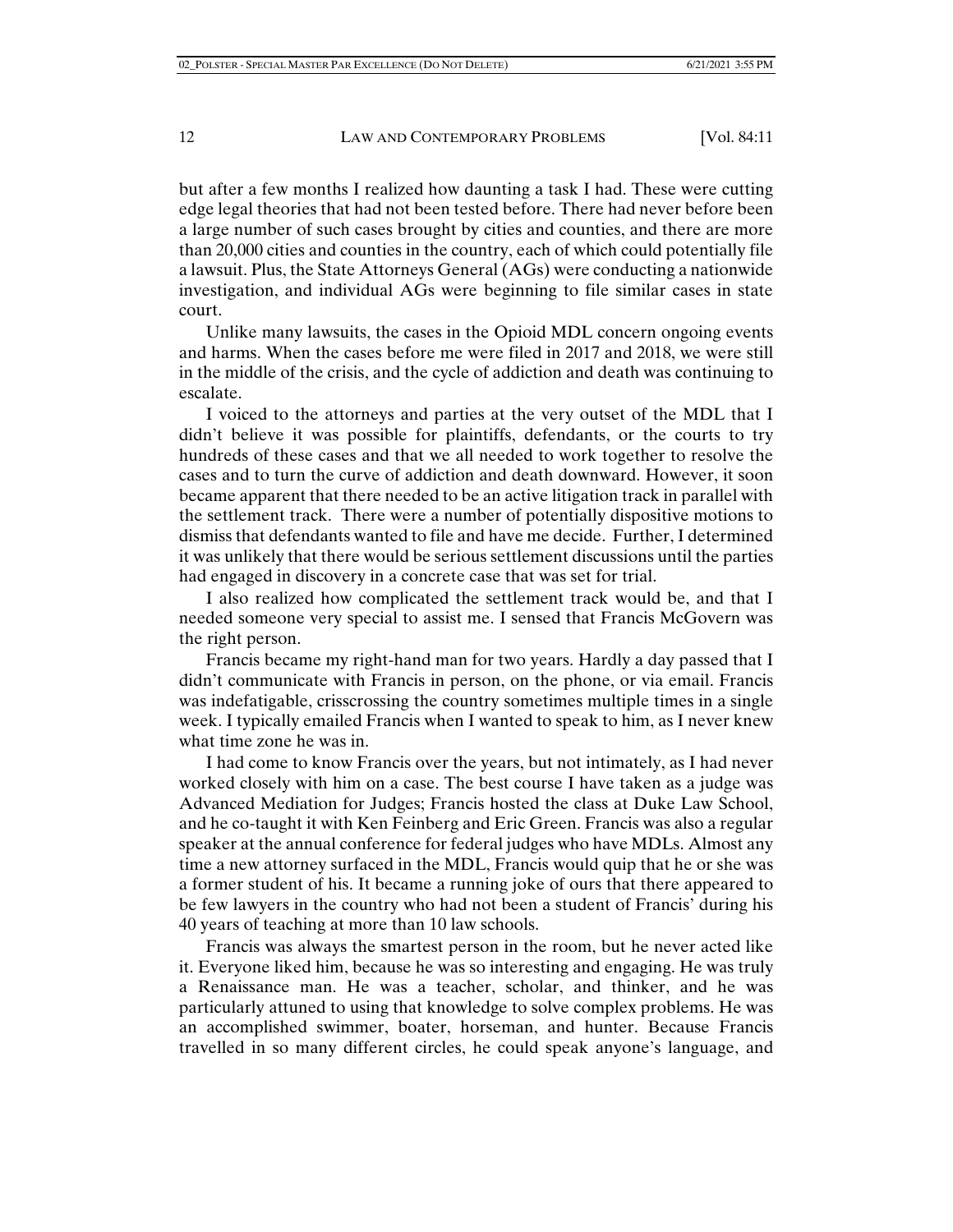immediately put them at ease. He was an extraordinary listener, and every time he spoke to someone he learned and remembered something useful.

One of Francis' best suggestions was to set aside days during which all the lawyers and I could be educated on different aspects of the industry. Francis understood that unless we had a common base of knowledge, we would never be able to come up with good ideas for systemic change. We all took the time to learn about drug addiction, drug treatment, health insurance, and prescription benefit managers.

Francis understood early on that the challenge to accomplishing anything in the settlement track was to devise a structure other than bankruptcy that could achieve something close to global peace for any defendant that desired to pursue settlement. The structure had to accommodate not only the close to 3,000 cities and counties that have filed cases, but also the 20,000 other cities and counties that potentially could file lawsuits. Any such structure also had to mesh with the lawsuits being filed in state court by the AGs. Francis spent untold hours meeting with attorneys and academics, including Harvard Law School Professor William Rubenstein. The challenge was to develop something new but not something radical, as the structure had to draw upon existing principles and practices that were familiar to practitioners and courts so that it could gain judicial approval.

The fruit of Francis' labor was the Negotiation Class, which I conditionally approved as a vehicle that a defendant could use. It was, of course, not mandatory, and a defendant was free to utilize any other settlement vehicle. Though the Negotiation Class has been reversed on appeal, the work creating it has proven invaluable, because nearly all of the 23,000 cities and counties have approved a formula for allocating among them any settlement proceeds that might become available. Francis was able to accomplish this because he was able to communicate with everyone, and he treated them all well. Francis was also meeting regularly with numerous First Assistant Attorneys General to make sure that their efforts in state court were well coordinated with everything happening in the MDL.

One of the primary reasons for Francis' success was that everyone liked him. It was impossible not to like Francis. He was always kind and considerate. He never raised his voice. He always wanted to know what you were thinking or how you were feeling. While the Opioid MDL is a highly contentious and adversarial process, Francis kept emphasizing that this is a problem to be solved, not a fight to be won or lost. Everyone's opinion mattered to Francis. He understood that the more time he took and the more people with whom he spoke, and to whom he listened, the greater the likelihood of finding agreement.

Francis was always several steps ahead of everyone, including me. I often needed to ask him to slow down and explain the steps and he was always glad to do so. Having solved so many complex problems over the course of his career, no task was too difficult; and, to Francis, no challenge was too great. Francis truly came alive when he confronted big challenges, as they caused him to fully engage all of his skills and talent.